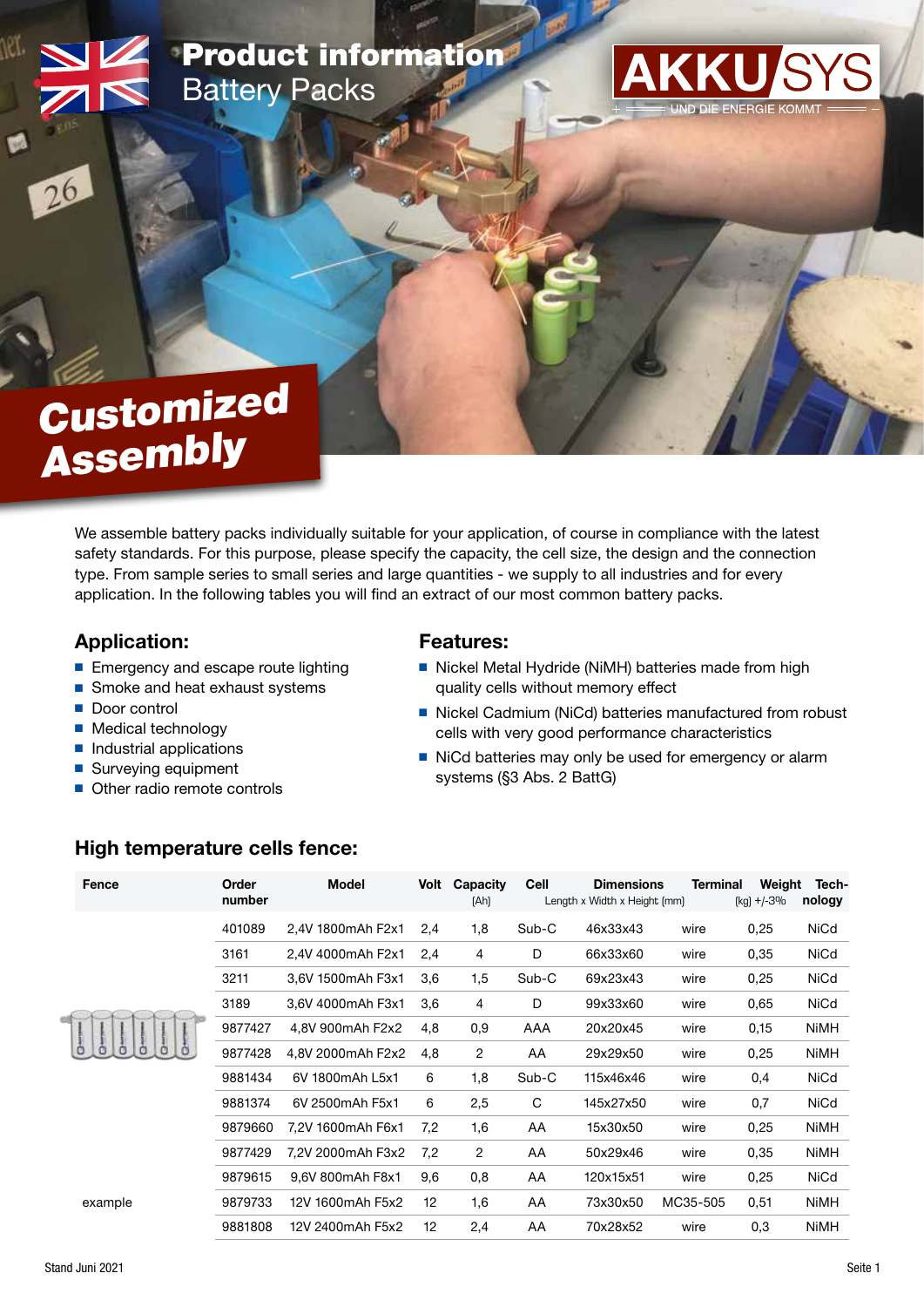

## High temperature cells stick:

| <b>Stick</b>            | Order<br>number | <b>Model</b>      | Volt | Capacity<br>[Ah] | Cell     | <b>Dimensions</b><br>Length x Width x Height (mm) | <b>Terminal</b> | Weight<br>$[kg] + (-3%$ | Tech-<br>nology |
|-------------------------|-----------------|-------------------|------|------------------|----------|---------------------------------------------------|-----------------|-------------------------|-----------------|
|                         | 9881385         | 2,4V 250mAh L2x1  | 2,4  | 0,25             | $1/3$ AA | 34x14                                             | open ples       | 0,15                    | <b>NiMH</b>     |
|                         | 613             | 2.4V 1800mAh L2x1 | 2,4  | 1,8              | Sub-C    | 84x23x23                                          | wire            | 0,25                    | <b>NiCd</b>     |
|                         | 3192            | 2,4V 4000mAh L2x1 | 2,4  | 4                | D        | 120x33x33                                         | wire            | 0,35                    | <b>NiCd</b>     |
| <b>Basic</b><br>◆       | 712             | 3,6V 1800mA L3x1  | 3,6  | 1,8              | Sub-C    | 129x23x23                                         | wire            | 0,25                    | <b>NiCd</b>     |
|                         | 3205            | 3,6V 4000mAh L3x1 | 3,6  | 4                | D        | 180x33x33                                         | wire            | 0,65                    | <b>NiCd</b>     |
| $\overline{\mathsf{Q}}$ | 9880843         | 4.8V 500mAh L4x1  | 4,8  | 0,5              | Lady     | 120x10                                            | wire            | 0,06                    | <b>NiMH</b>     |
| $Q$ and $R$ area        | 3206            | 4,8V 4000mAh L4x1 | 4,8  | 4                | D        | 240x33x33                                         | wire            | 0,70                    | <b>NiCd</b>     |
|                         | 9881196         | 6V 2500mAh L5x1   | 6    | 2,5              | C        | 249x25x25                                         | wire            | 0,70                    | <b>NiCd</b>     |
|                         | 400396          | 6V 4500mAh L5x1   | 6    | 4,5              | D        | 300x33x33                                         | wire            | 0,80                    | <b>NiCd</b>     |
|                         | 3299            | 7,2V 1500mAh L6x1 | 7,2  | 1,5              | Sub-C    | 255x23x23                                         | wire            | 0,40                    | <b>NiCd</b>     |
|                         | 9881193         | 7,2V 4500mAh L3x2 | 7,2  | 4,5              | SC       | 132x48x24                                         | wire            | 0,90                    | <b>NiMH</b>     |
|                         | 9881436         | 9,6V 1500mAh L8x1 | 9,6  | 1,5              | Sub-C    | 344x23x23                                         | Faston $+6,3/$  |                         |                 |
|                         |                 |                   |      |                  |          |                                                   | $-4,8$ mm       | 0,32                    | <b>NiCd</b>     |
|                         | 9881653         | 9,6V 1800mAh L4x2 | 9,6  | 1,8              | Sub-C    | 127x46x23                                         | wire            | 0,70                    | <b>NiCd</b>     |
| example                 | 401061          | 12V 2500mAh L5x2  | 12   | 2,5              | C        | 250x52x52                                         | wire            | 1,00                    | <b>NiCd</b>     |
|                         | 9881194         | 12V 4500mAh L5x2  | 12   | 4,5              | Sub-C    | 220x48x24                                         | wire            | 1,30                    | <b>NiMH</b>     |

## High temperature cells block:

| <b>Block</b> | Order<br>number | <b>Model</b>      | Volt | Capacity<br>[Ah] | Cell  | <b>Dimensions</b><br>Length x Width x Height (mm) | <b>Terminal</b>                   | Weight<br>$[kq] + (-3%$ | Tech-<br>nology |
|--------------|-----------------|-------------------|------|------------------|-------|---------------------------------------------------|-----------------------------------|-------------------------|-----------------|
| Qeerge<br>m. | 9879191         | 4.8V 600mAh L2x2  | 4.8  | 0.6              | AA    | 100x29x50                                         | Faston $+/-$<br>4.8 <sub>mm</sub> | 0,12                    | <b>NiCd</b>     |
|              | 400366          | 4,8V 1500mAh F2x2 | 4.8  | 1.5              | Sub-C | 66x66x60                                          | wire                              | 0.35                    | <b>NiCd</b>     |

example

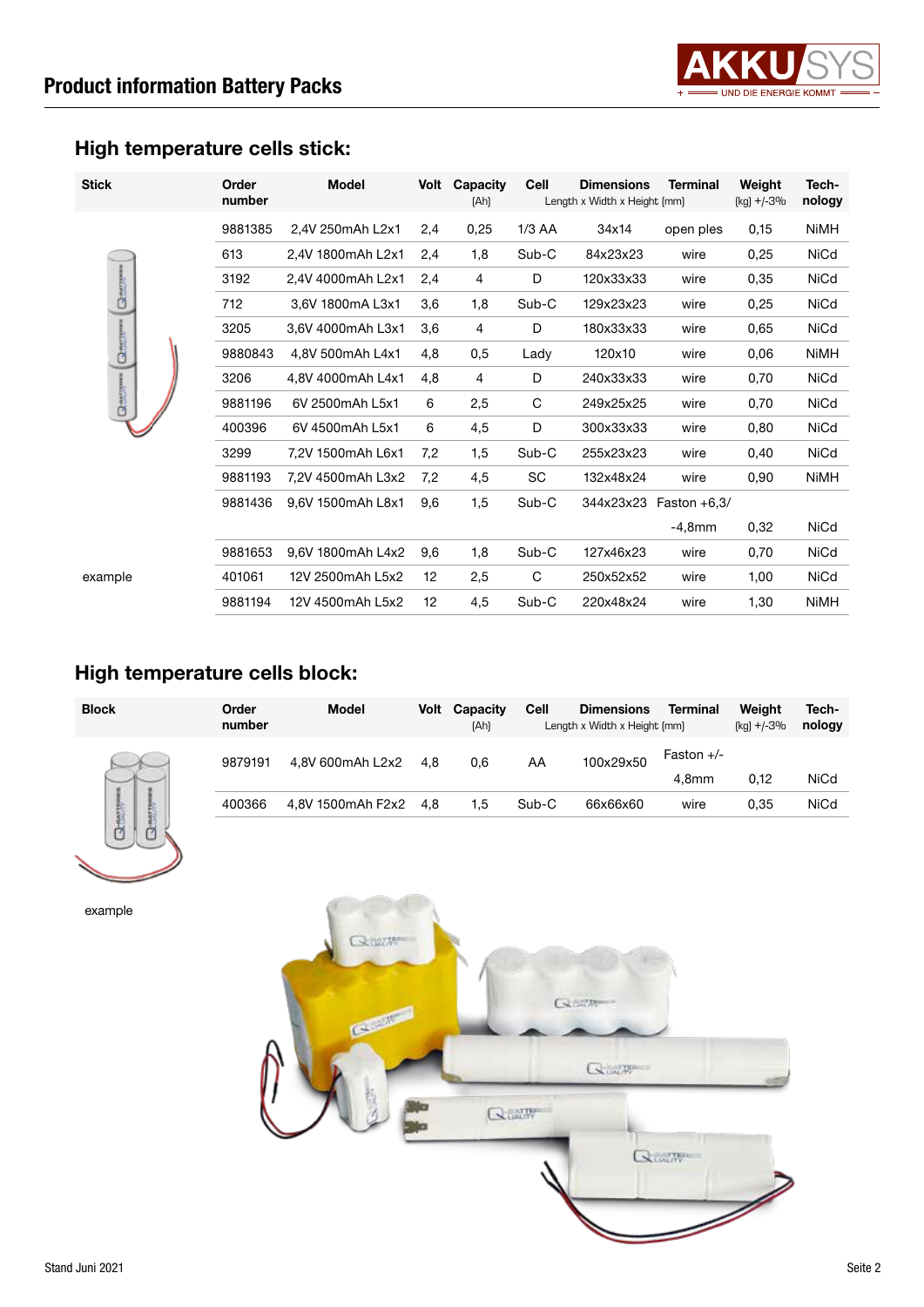

#### High temperature cells pyramid:

| <b>Pyramid</b>               | Order<br>number | <b>Model</b>      | Volt | Capacity<br>[Ah] | Cell | <b>Dimensions</b><br>Length x Width x Height (mm) | Terminal                          | Weight<br>(kg) +/-3% | Tech-<br>nology |
|------------------------------|-----------------|-------------------|------|------------------|------|---------------------------------------------------|-----------------------------------|----------------------|-----------------|
| Ļ<br>$\mathbb{R}$<br>example | 9882405         | 3.6V 800mAh D3x1  | 3,6  | 0,8              | AA   | 14x100x14                                         | wire                              | 0,07                 | <b>NiCd</b>     |
|                              | 9881466         | 3.6V 2400mAh D3x1 | 3.6  | 2,4              | AA   | 28x28x52                                          | wire                              | 0,09                 | <b>NiMH</b>     |
|                              | 3209            | 3.6V 4000mAh D3   | 3,6  | 4                | 4/3A | 70x36x34                                          | wire                              | 0,25                 | <b>NiMH</b>     |
|                              | 9881451         | 3,6V 4500mAh D3x1 | 3.6  | 4,5              | D    | 68x53x63                                          | wire                              | 0,65                 | <b>NiCd</b>     |
|                              | 9881195         | 6V 4000mAh D5x1   | 6    | 4                | D    | 102x53x36                                         | Faston $+/-$<br>4.8 <sub>mm</sub> | 0,7                  | <b>NiCd</b>     |

#### High temperature cells double fence:

| <b>Double Fence</b> | Order<br>number | Model                 | Volt | Capacity<br>[Ah] | Cell  | <b>Dimensions</b><br>Length x Width x Height (mm) | <b>Terminal</b>                   | Weight<br>$[kq] + -3%$ | Tech-<br>nology |
|---------------------|-----------------|-----------------------|------|------------------|-------|---------------------------------------------------|-----------------------------------|------------------------|-----------------|
| 白<br>example        | 400961          | 7.2V 2400mAh F3x2     | 7.2  | 2,4              | AA    | 43x28x52                                          | Faston $+6,3/$<br>$-4.8$ mm       | 0,3                    | <b>NiMH</b>     |
|                     | 3297            | 12V 800mAh F5x2       | 12   | 0,8              | AA    | 73x30x50                                          | Soldering lug                     | 0,3                    | <b>NiCd</b>     |
|                     | 3208            | 12V 800mAh F5x2       | 12   | 0,8              | AA    | 73x30x50                                          | wire                              | 0,3                    | <b>NiCd</b>     |
|                     | 9881438         | 12V 1500mAh F5x2      | 12   | 1,5              | Sub-C | 215x23x46                                         | wire                              | 0,6                    | <b>NiCd</b>     |
|                     | 9877169         | 24V 800mAh F5x2x2     | 24   | 0,8              | AA    | 73x30x100                                         | Soldering lug                     |                        | <b>NiCd</b>     |
|                     | 9877166         | 24V 1800mAh F5x2x2 24 |      | 1,8              | Sub-C | 115x46x86                                         | Soldering lug                     | 1,5                    | <b>NiCd</b>     |
|                     | 9881571         | 24V 3000mAh F5x2x2 24 |      | 3                | Sub-C | 115x46x86                                         | Faston $+/-$<br>4.8 <sub>mm</sub> | 1,5                    | <b>NiCd</b>     |

#### High temperature cells double stick:

| <b>Double Stick</b> | Order<br>number | Model                             | Volt | Capacity<br>[Ah] | Cell  | <b>Dimensions</b><br>Length x Width x Height (mm) | Terminal                    | Weight<br>$[kq] + (-3%$ | Tech-<br>nology |
|---------------------|-----------------|-----------------------------------|------|------------------|-------|---------------------------------------------------|-----------------------------|-------------------------|-----------------|
| å                   | 9881440         | 4.8V 800mAh L2x2                  | 4.8  | 0.8              | AA    | 92x23x43                                          | wire                        | 0.35                    | <b>NiCd</b>     |
|                     | 9881435         | 4.8V 1100mAh L2x2                 | 4.8  | 1.1              | AA    | 104x28x14                                         | Faston $+6,3/$<br>$-4.8$ mm | 0,15                    | <b>NiMH</b>     |
| ò<br>ö              | 104055          | 7,2V 1500mAh L6x2                 | 7,2  | 1.5              | Sub-C | 258x46x23                                         | wire                        | 2,4                     | <b>NiCd</b>     |
| ò                   | 401074          | 7,2V 4000mAh<br>L3+L3+10cm Brücke | 7,2  | 4                | D     | 450x34x34                                         | Molex<br>plug               | 0,81                    | <b>NiCd</b>     |

example



We assemble battery packs according to your individual wishes. We also offer cell exchange of your tool battery. Just tell us the capacity, cell size, design and connection type.

If you have any questions, please do not hesitate to contact us at any time. Benefit from our know-how and our many years of experience. Together we will find the optimal solution for your application.